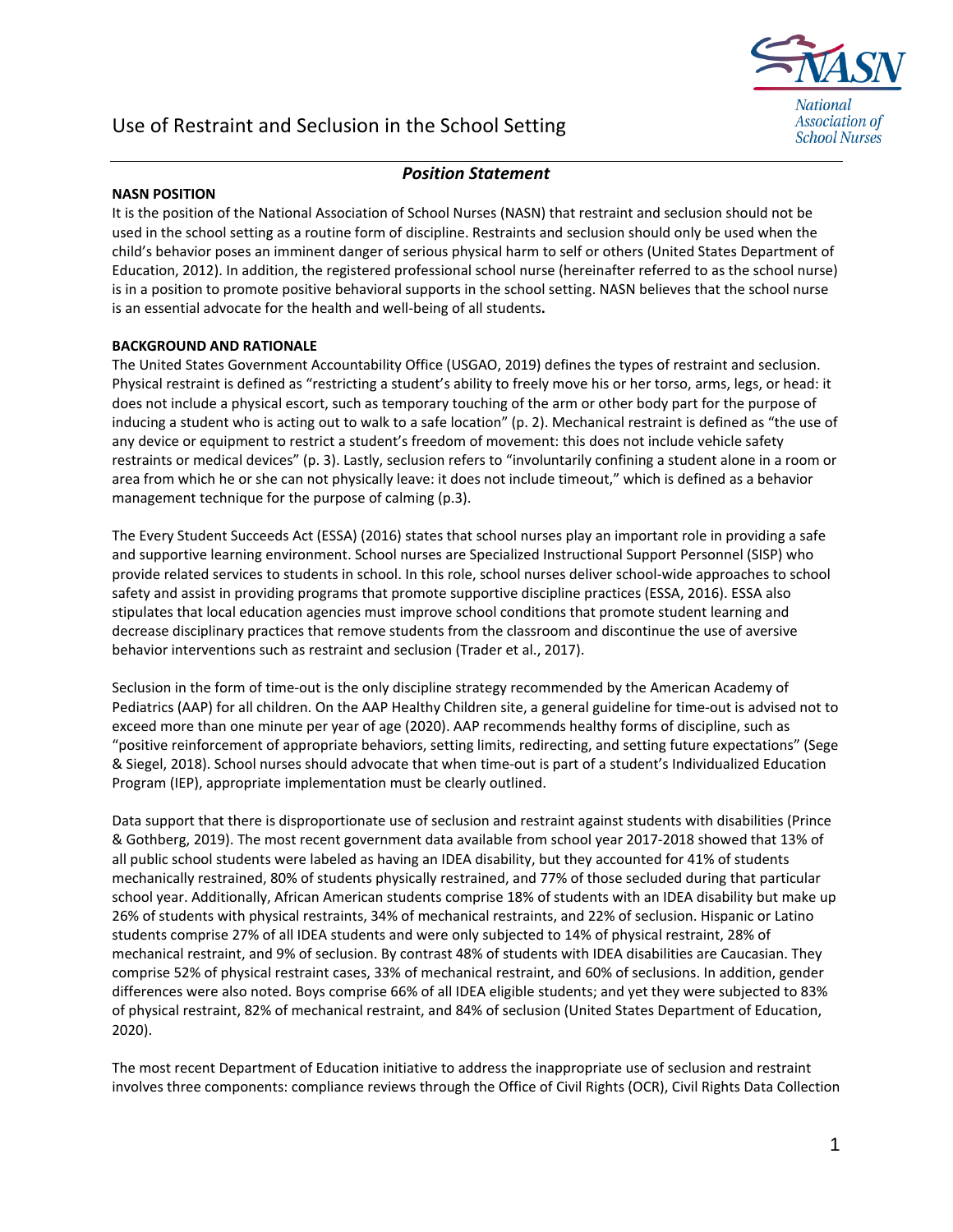(CRDC), and technical support for recipients of federal funding mandated to comply through OCR or Office of Special Education and Rehabilitative Services (OSERS) (U.S. Department of Education, 2019).

The Individuals with Disabilities Education Improvement Act of 2004 mandates that schools provide a free and appropriate public education (FAPE) and that those services are in the least restrictive environment (LRE). It also states that children should be in the general education setting for the maximum time possible and that intensive support may be necessary and must be provided (Trader et al., 2017). According to guidance given by OSERS, IEP teams must consider the use of positive behavioral interventions and supports, and other strategies, to address behavior that impedes the student's learning or the learning of others (Swenson & Ryder, 2016). School nurses are key members of the IEP team and should lend their expertise and consider the health needs of a student when Functional Behavior Assessments (FBA) are done and Behavior Support Plans (BSP) are written (Trader et al., 2017).

Positive behavioral supports should be universally adopted to avoid the use of restraint and seclusion and promote justice and equity for all students. School nurses must aid in ameliorating race and gender-based disparities in school discipline through changes in professional practice and the development of equitable policies. The Framework for 21st Century School Nursing Practice (NASN, 2016) states that our guiding principles should ensure that students are healthy, safe and ready to learn. Promoting a safe and secure environment is vital to the educational success and emotional development of children (NASN, 2016).

#### **REFERENCES**

- American Academy of Pediatrics. (2020). How to give a time out. https://www.healthychildren.org/English/ family-life/family-dynamics/communication-discipline/pages/Time-Outs-101.aspx
- Every Student Succeeds Act, Pub. L. No. 114-95, § 1177 Stat. (2016). http://www.ed.gov/essa
- National Association of School Nurses. (2016). Framework for 21st century school nursing practice. NASN School Nurse, 31(1), 45‐53. doi: 10.1177/1942602X15618644
- Prince, A. & Gothberg, J. (2019). Seclusion and restraint of students with disabilities: A 1-year legal review. *Journal of Disability Policy Studies*, 30(2), 118-124. doi: 10.1177/1044207319854182
- Sege, R. D., & Siegel, B. S. (2018). Effective Discipline to Raise Healthy Children. *Pediatrics*, *142*(6), e20183112. doi: 10.1542/peds.2018-3112
- Swenson, S. & Ryder, R. (2016, August 1). Dear colleague letter. Washington, DC: U.S. Department of Education, Office of Special Education and Rehabilitative Services (OSERS).
- Trader, B., Stonemeier, J., Berg, T., Knowles, C., Massar, M., Monzalve, M., … Horner, R. (2017). Promoting inclusion through evidence-based alternatives to restraint and seclusion. *Research and Practice for Persons with Severe Disabilities*, *42*(2), 75–88. doi: 10.1177/1540796917698830
- United States Department of Education. (2012). Restraint and seclusion: Resource document. https://www2.ed.gov/policy/seclusion/index.html[#resourcedocument](https://www2.ed.gov/policy/seclusion/index.html#resourcedocument)
- United States Department of Education. (. (2019). U.S. Department of Education announces initiative to address the inappropriate use of restraint and seclusion to protect children with disabilities, ensure compliance with federal laws. Press release, (202) 401-1576.
- United States Department of Education. (2020). 2017-18 Civil rights data collection the use of restraint and seclusion on children with disabilities in K-12 schools. <https://www2.ed.gov/about/offices/list/ocr/data.html>